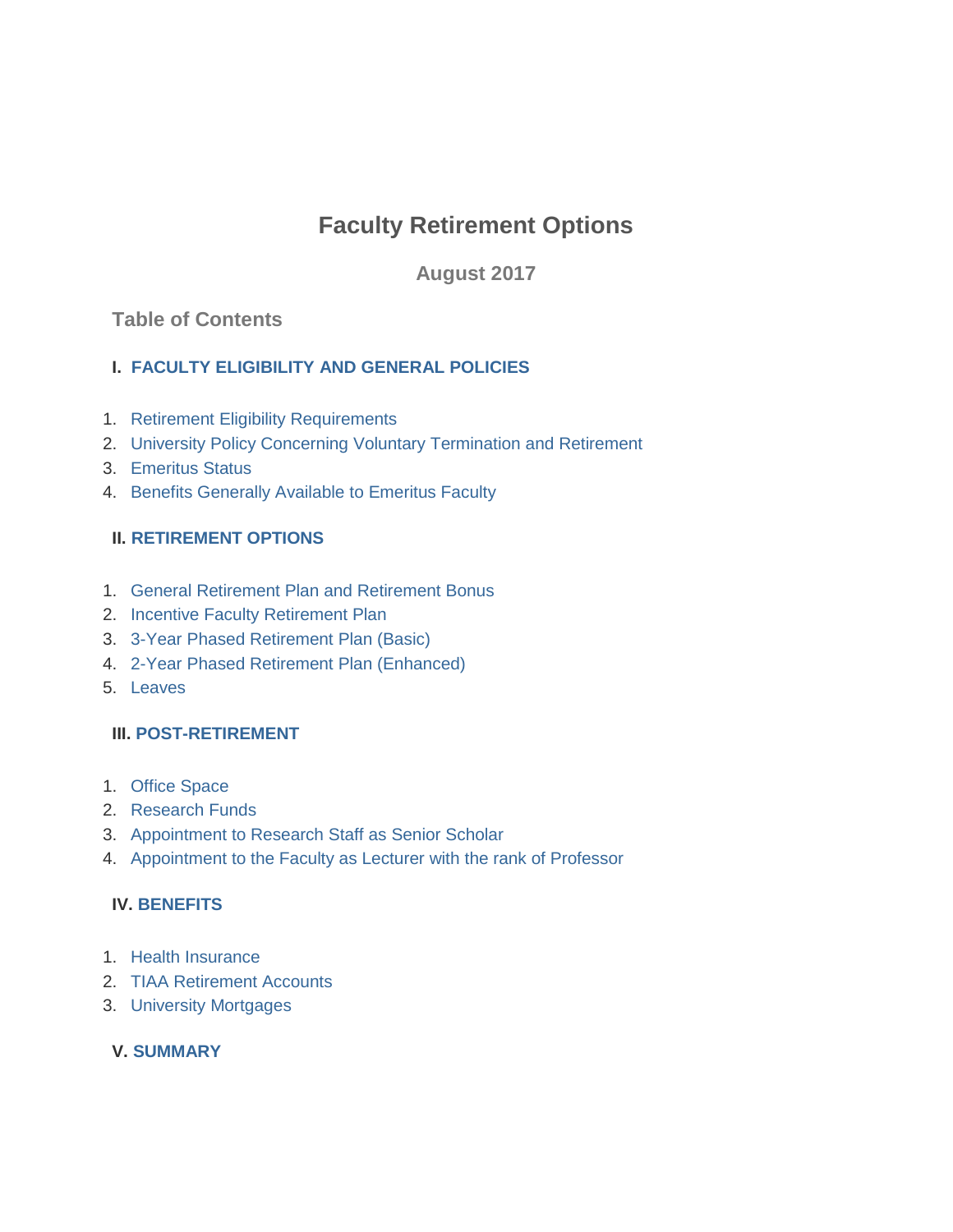## **Faculty Retirement Options**

# **March 2017**

## **I. FACULTY ELIGIBILITY AND GENERAL POLICIES**

## **1. Retirement Eligibility Requirements**

a) If you were hired on or before December 31, 2002, you are eligible to retire when you have attained age 55 and have at least 10 years of service provided you remain in a Benefits Eligible status. Should you become Non-Benefits Eligible after December 31, 2002, you will need to meet the retirement eligibility requirements stated below as letter "b".

b) If you were hired or rehired on or after January 1, 2003, you are eligible to retire when you have attained age 55, have at least 10 years of service, in a Benefits Eligible status, and at least 75 points, where points are defined as age + years of service  $\geq$  75.

Faculty members who wish to retire from the University should notify the Chair of the Department in writing, with a clear commitment to retire at a specified date, and send a copy to the Dean of the Faculty. Retirement is normally at the end of the fall semester (effective February 1), the end of the spring semester (effective July 1), or the end of the summer (effective September 1). It is of course advisable to discuss intended retirement with the Chair of the Department as far ahead of time as possible, and any faculty members who wish to do so are more than welcome to discuss their plans with the Dean of the Faculty.

## **2. University Policy Concerning Voluntary Termination and Retirement**

It is the University's policy to treat all voluntary terminations of employment where the faculty member meets the criteria for retirement as a retirement even in cases where the faculty member may be taking up a position elsewhere from Princeton. This treatment ensures that retirement-eligible faculty members will retain benefits associated with retirement even if they will be taking up another position.

## **3. Emeritus Status**

Upon retirement, it is customary for the University, through its Board of Trustees, to approve the transfer of tenured professors in the ranks of Professor or Associate Professor to emeritus status. The University reserves the right to deny transfer to emeritus status.

When Faculty transfer to emeritus status and retain a professional connection with Princeton, they are expected to conduct their future research and University-related activities with the same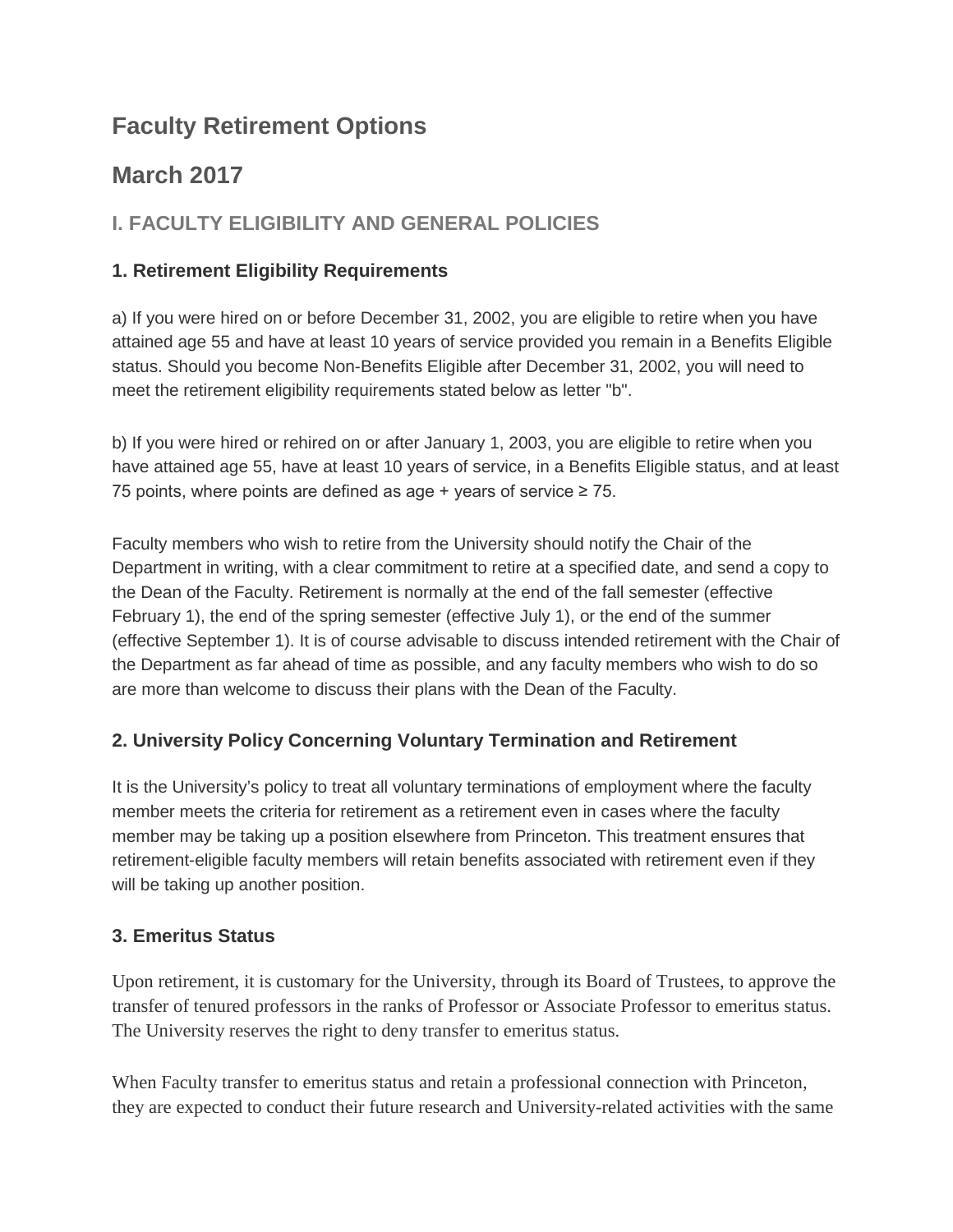ethical standards currently expected from all Princeton Faculty. The University reserves the right to rescind emeritus status for conduct inconsistent with these standards.

## **4. Benefits Generally Available to Emeritus Faculty**

Upon their request, emeritus faculty members may receive such University publications as the Princeton University Bulletin and the Princeton Alumni Weekly, as well as agendas and minutes of University Faculty Meetings. They may attend meetings of the University and departmental faculty upon invitation, but do not have votes at these meetings. Emeritus faculty members continue to receive University identification cards and to have use of the library, the athletic facilities and dining facilities on the same basis as active faculty members.

Faculty will automatically retain their University computing privileges when they are granted emeritus status. In particular, there will be no change to their existing netid@princeton.edu email address upon becoming an emeritus faculty member.

Emeritus faculty members may be assigned office space as available and as needed, although they have lower priority than active members of the faculty and staff. Other facilities may be made available to them if the facilities are not needed by active faculty members and if it is possible to provide these facilities within the constraints of departmental budgets.

Emeritus faculty members do not have regular duties on a continuing basis. Retired Princeton faculty members may be appointed to teach on a part-time course-by-course basis, upon recommendation by the Chair and with the approval of the Board of Trustees for each appointment. These appointments are limited to one course per year for up to three years. Emeritus faculty members may carry to completion the supervision of those doctoral students whom they were advising before retirement, but are not expected to take on new graduate students after retirement.

Emeritus faculty members may have additional appointments as Senior Scholars if they are principal investigators on sponsored research projects. These appointments are expected to be at a small fraction of full-time duty and to involve only nominal compensation through the research grant or contract. Emeritus faculty members may accept postdoctoral fellows and other research staff to work with them. Laboratory space will continue to be made available for them so long as their research continues to be supported by outside grants and so long as their laboratory space is not needed for active faculty or staff members. Adequate notice will be given to emeritus faculty members if it necessary to reassign their laboratory space to active faculty members.

## **II. RETIREMENT OPTIONS**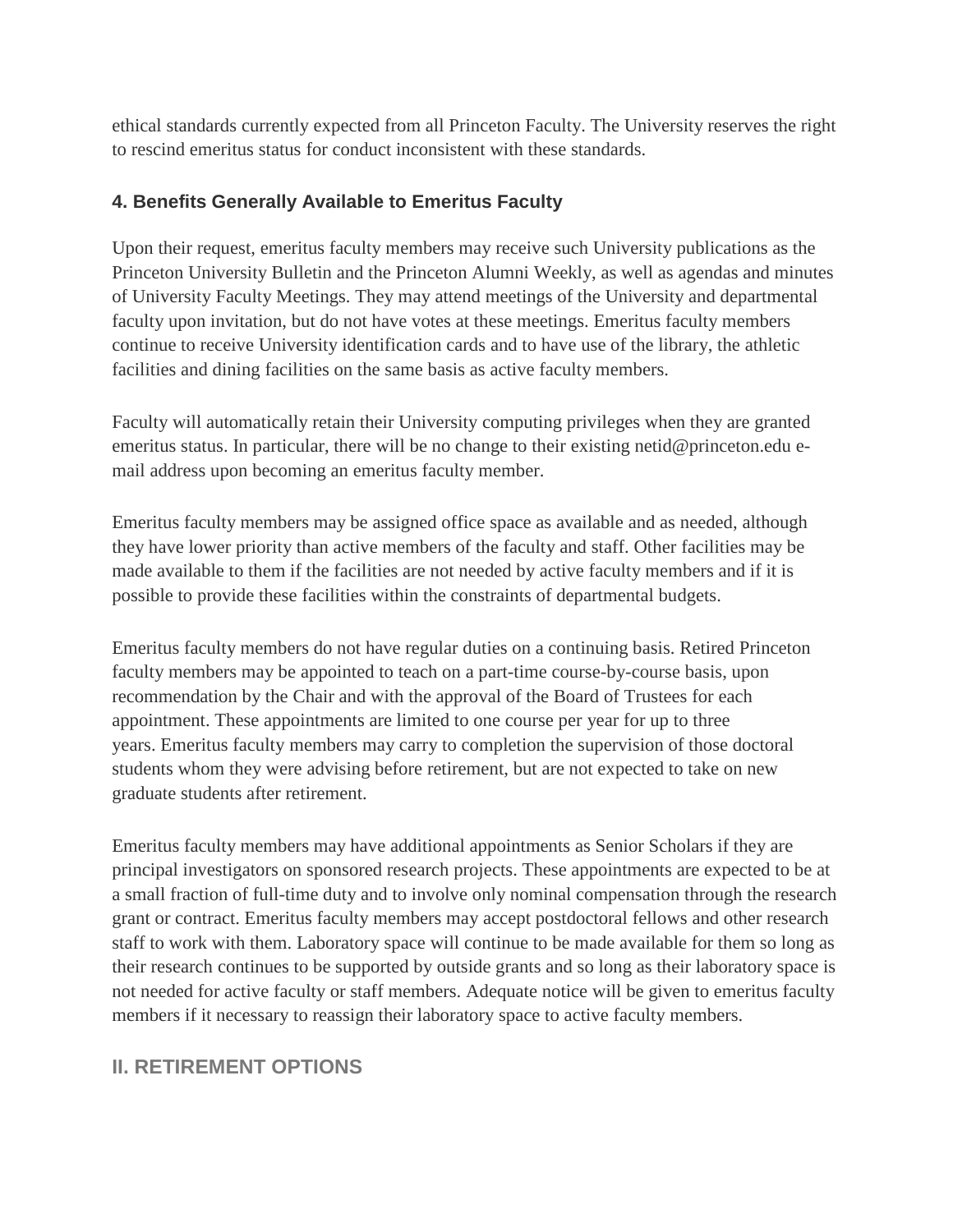In order to enable faculty members to make an easy and orderly transition to retirement, the University offers the following retirement options:

- 1. [General Retirement Plan and retirement bonus](https://dofedit.princeton.edu/dof/policies/publ/fac/firp/retirement/#comp00004b5ede7c00000106bc7cb3)
- 2. [Incentive Faculty Retirement Plans](https://dofedit.princeton.edu/dof/policies/publ/fac/firp/retirement/#comp00004b5ede7c00000106a37cb3) *(new plan announced February 22, 2010)*

Two versions: Version one can include a phased  $\frac{1}{2}$  time teaching opportunity for up to 3 years, or the faculty can retire at the end of the current term. Version 2 is a teach full-time until 70 for a bonus of one times your salary

- 3. 3-Year [Phased Retirement Plan](https://dofedit.princeton.edu/dof/policies/publ/fac/firp/retirement/#comp00004b717fc6000000190c40a4)
- 4. 2-Year [Phased Retirement Plan](https://dofedit.princeton.edu/dof/policies/publ/fac/firp/retirement/#comp00004b717fc6000000190e40a4)

These retirement programs are voluntary programs. The University can provide you with information and answer your questions about these programs to enable you to make an informed decision, but we cannot advise you to accept or decline the various retirement options. The decision is entirely up to you.

#### **1. General Retirement Plan and Retirement Bonus**

If the faculty member meets the retirement eligibility criteria, under the General Retirement Plan, they would simply retire at the end of the term agreed upon with their Chair and the Office of the Dean of the Faculty and indicated on their signed retirement agreement.

It is a great help for planning purposes, both for departments and for the University, if faculty members decide on definite retirement dates sufficiently far in advance. Recognizing this, as part of the General Retirement Plan, the University will provide a bonus to faculty members who give sufficient irrevocable notice of their decision to retire. Tenured faculty members who commit before July 1 of any year to retire from the University on July 1 of the following year will receive from the University on the date of their retirement a cash grant (which is additional taxable income) equal to the amount that the University contributes to the faculty members' TIAA retirement account during the final year of service before retirement. These grants are not available to faculty members who participate in any phased retirement plan.

## **2. Incentive Faculty Retirement Plan (a new plan announced February 22, 2010)**

Effective July 1, 2010, Princeton added an incentive retirement plan to its current offering of plans. The Incentive plan is offered to tenured faculty members from the time they turn 65 to their 70<sup>th</sup> birthday. The plan offers a maximum financial incentive of 1.5 times salary payable in the next pay period after they signed the retirement agreement. The incentive is age-based and declines by 0.25 AY salary each year from age 65 through age 69. Faculty members can retire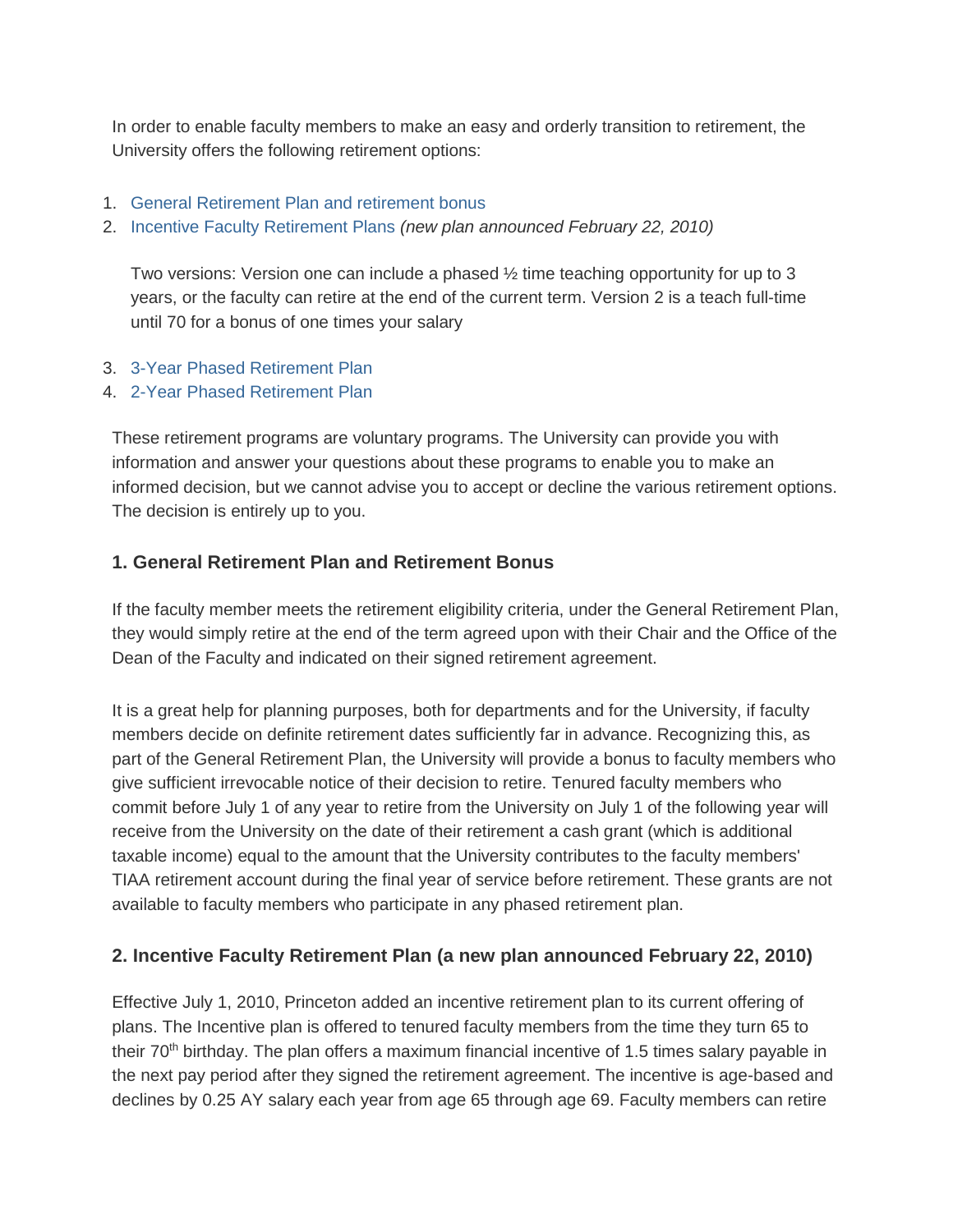at the end of the semester in which they have signed the agreement. However, if a transition to retirement is desired, this plan allows faculty members to continue teaching on a ½ time basis for  $\frac{1}{2}$  pay for up to 3 years (6 semesters), if they so choose. The  $\frac{1}{2}$  pay is set at either the faculty member's own salary or at the average of all faculty at the same rank, whichever is higher.

In addition, this plan includes an incentive for those faculty who prefer to continue full-time teaching until retirement at age 70. A faculty member can qualify for an incentive equal to one year of salary at retirement by signing a retirement agreement before he or she turns 67 and committing to transfer to emeritus status at a mutually agreed retirement date before the end of the academic year in which he or she turns 70. The faculty member will receive the incentive payment in the next pay period following their signing the retirement agreement.

Retirement-eligible tenured faculty members with at least ten years of service are eligible for the incentives offered under the Plan, provided they sign a retirement agreement and retire according to the following schedule:

| <b>Age when signing</b>                                            | <b>Incentive</b>                          | When<br>incentive paid          | Years/semesters eligible to<br>teach $\frac{1}{2}$ -time                 |  |  |  |  |  |  |
|--------------------------------------------------------------------|-------------------------------------------|---------------------------------|--------------------------------------------------------------------------|--|--|--|--|--|--|
| 65                                                                 | $1.5 \times AY$<br>salary                 | Next pay period<br>after signed | Up to 3 years/6 semesters                                                |  |  |  |  |  |  |
| 66                                                                 | $1.25 \times AY$<br>salary                | Next pay period<br>after signed | Up to 3 years/6 semesters                                                |  |  |  |  |  |  |
| 67                                                                 | $1.0 \times AY$<br>salary                 | Next pay period<br>after signed | Up to 2 years/4 semesters                                                |  |  |  |  |  |  |
| 68                                                                 | $0.75 \times AY$<br>salary                | Next pay period<br>after signed | Up to 2 years/4 semesters                                                |  |  |  |  |  |  |
| 69                                                                 | $0.5 \times AY$<br>salary                 | Next pay period<br>after signed | Up to 1 year/2 semesters                                                 |  |  |  |  |  |  |
| Or, full time work until retirement:                               |                                           |                                 |                                                                          |  |  |  |  |  |  |
| <b>Age when signing</b>                                            | <b>Incentive</b>                          | When<br>incentive paid          | <b>Option</b>                                                            |  |  |  |  |  |  |
| Between 65 <sup>th</sup> birthday<br>and 67 <sup>th</sup> birthday | $1.0 \times AY$<br>salary                 | Next pay period<br>after signed | Work full-time until retire before<br>the end of the AY in which turn 70 |  |  |  |  |  |  |
|                                                                    |                                           |                                 |                                                                          |  |  |  |  |  |  |
| When attain 70 <sup>th</sup><br>birthday:                          | No longer eligible for the Incentive plan |                                 |                                                                          |  |  |  |  |  |  |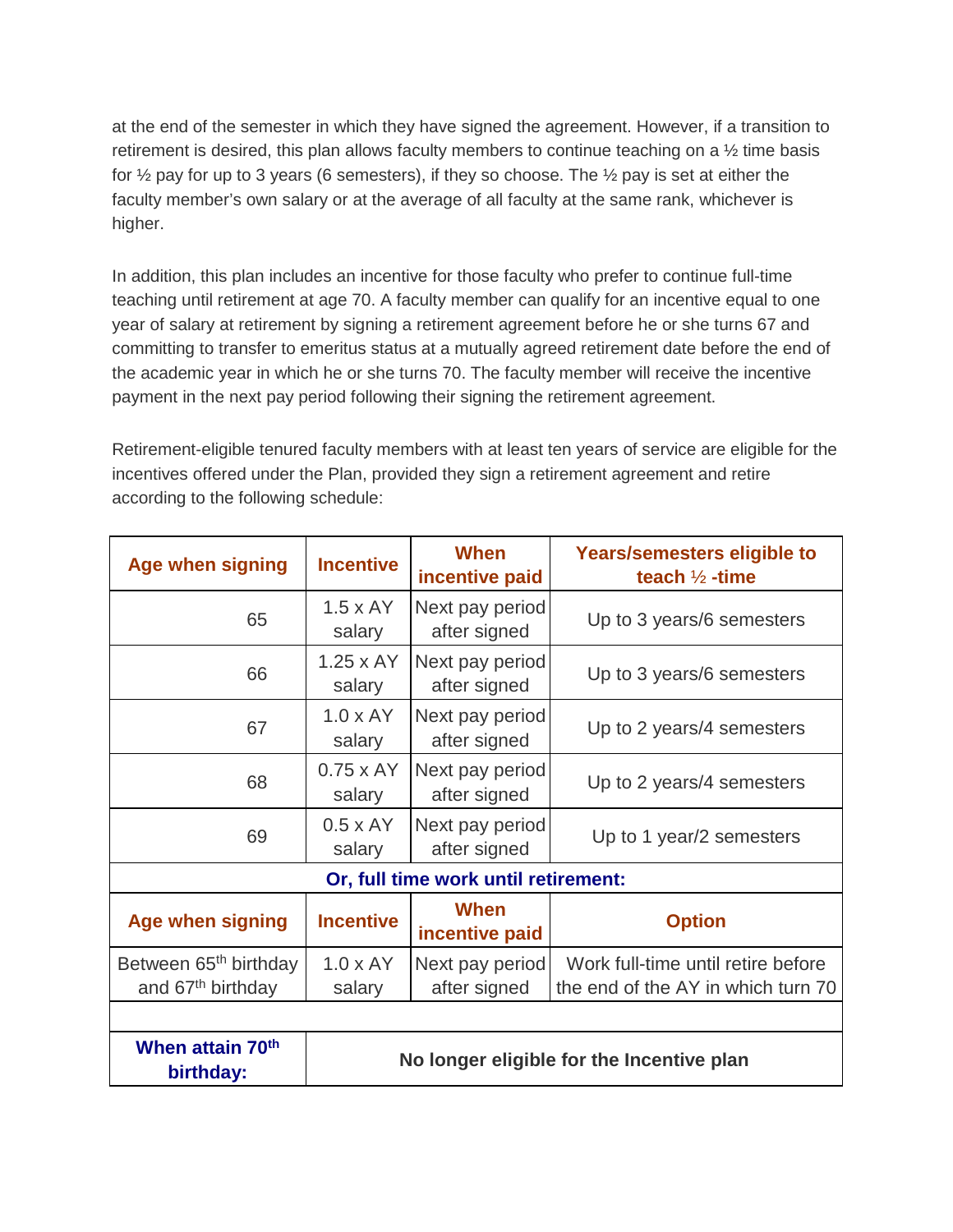Faculty members on long-term disability may not participate in the Plan.

## **3. 3-Year Phased Retirement Plan (Basic): For retirement-eligible tenured faculty members aged 55 and over**

The goal of the 3-Year Phased Retirement Plan is to permit tenured faculty members to embark upon a period of reduced service, during which it would be possible to bring to completion the supervision of graduate theses and to begin withdrawing from departmental administrative obligations while continuing to teach on a reduced schedule. The Dean of the Faculty is available to meet with any faculty member considering retirement to discuss these plans as well as individual concerns regarding retirement.

The basic plan involves half-time duty for a period of up to three years, with the formal agreement of the participating faculty members to retire from the University at the end of that period. During that three-year period, participating faculty members receive half of their full-timeequivalent (FTE) salaries. The FTE salaries either will be set through the usual process of annual review based upon the faculty member's salary at the beginning of the period and without any penalty for serving reduced duty time, or alternatively will be the average salary of all professors of the same rank in the University, whichever is larger. Departments will be charged 0.50 FTE on the teaching budget for those faculty members who participate in this program.

Half-time duty during a particular academic year may take the form of full-time duty during one semester and no duty (nor required presence on campus) the other semester, or half-time duty (with required presence on campus) for the full year. Teaching duties normally will not be reduced below a half-time basis. Faculty members will be permitted to teach at other institution during those semesters that they have no duties here. The period of participation in this plan is envisaged as a period in which faculty members see to completion the work of doctoral students they had been supervising before entering into the plan, so they are not expected to begin working with new doctoral students during this period. Participating faculty members can expect to begin to be freed from longer-term departmental commitments and from committee work and other administrative duties to the extent possible during their participation in this plan. In all cases, the details of half-time duty must have the approval of the Chair of the Department and the Dean of the Faculty each year, and approval requires that departmental teaching and other needs can be met. Participating faculty members can take one or two semester(s) of accrued leave in lieu of teaching semesters. Faculty can continue to accrue additional semesters of service towards a leave only if they teach consecutive semesters.

During this period the University will continue to make contributions to the faculty members' TIAA retirement account under the formula of the Princeton University Retirement Plan based on the salaries the faculty members actually receive, half of their FTE salaries. Life insurance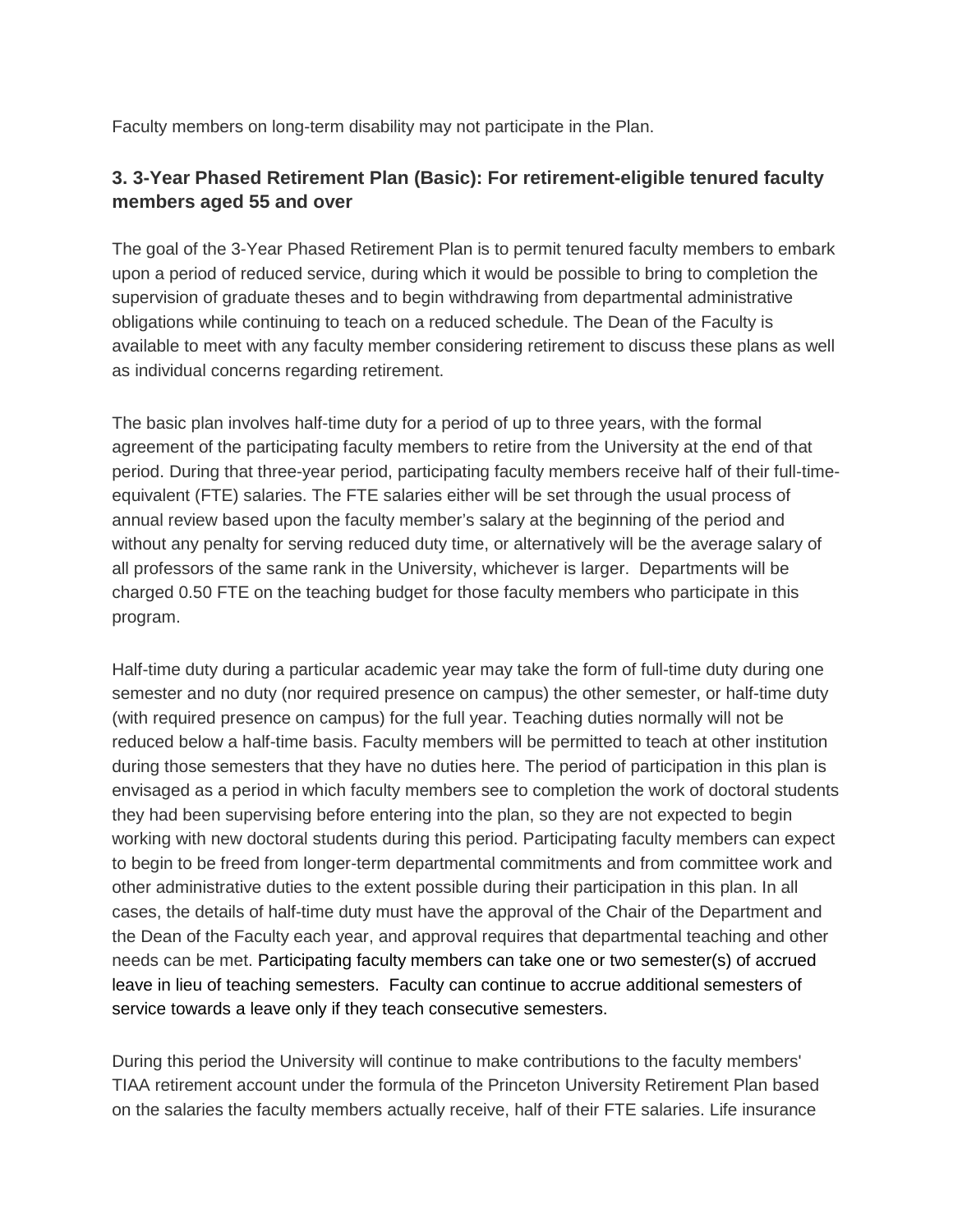and long-term disability insurance coverage based on the FTE salary will continue. For those faculty members who participate in the Princeton Health Plan (PHP), AETNA HMO or Consumer Driven health plan (CDHP), the co-insurance limit will be based on the FTE salary as well. Temporary disability benefits will also continue, although since it is a salary-replacement plan benefits will be based on the salaries actually received, half of the FTE salaries. Participating faculty members will remain eligible for employee health benefit expense accounts and dependent care expense accounts during this period.

## **4. 2-Year Phased Retirement Plan (Enhanced): For retirement-eligible tenured faculty members aged 55 and over**

A modification of the 3-Year plan is offered to provide tenured faculty members with a higher base salary during the period of part-time duty. The modification provides for half-time service for a period of up to two years, with the formal agreement of the participating faculty members to retire from the University at the end of that period. During this period the faculty members will receive two-thirds of their full-time-equivalent (FTE) salaries rather than just half of their FTE salaries. Again, the FTE salaries either will be set through the usual process of annual review based upon the faculty members' salaries at the beginning of the period and without any penalty for serving reduced duty time, or will be the average salary of all professors of the same rank in the University, whichever is the larger. Departments will be charged 0.67 FTE on their teaching budgets for faculty members who participate in this program.

Faculty members participating in this plan are expected to be in residence for the full academic year during each of the two years. Although formal course teaching might take place just in one term, participating individuals may be expected to supervise independent work or to engage in some other departmental activities throughout the academic year. The period of participation in this plan is envisaged as a period in which faculty members see to completion the work of doctoral students they had been supervising, so they are not expected to begin working with new doctoral students during this period. Participating faculty members can expect to begin to be freed from longer-term departmental commitments and from committee work and other administrative duties to the extent possible during their participation in this plan. In all cases, the details of half-time duty must have the approval of the Chair of the Department and the Dean of the Faculty each year, and approval requires that departmental teaching and other needs can be met.

The University will continue to make contributions to faculty members' TIAA retirement account under the formula of the Princeton University Retirement Plan during this period, based on the salaries the faculty members actually receive, two-thirds of their FTE salaries. Life insurance and long-term disability insurance coverage based on the FTE salary will continue. For those faculty members who participate in the Princeton Health Plan (PHP), AETNA HMO or Consumer Driven health plan (CDHP), the co-insurance limit will be based on the FTE salary as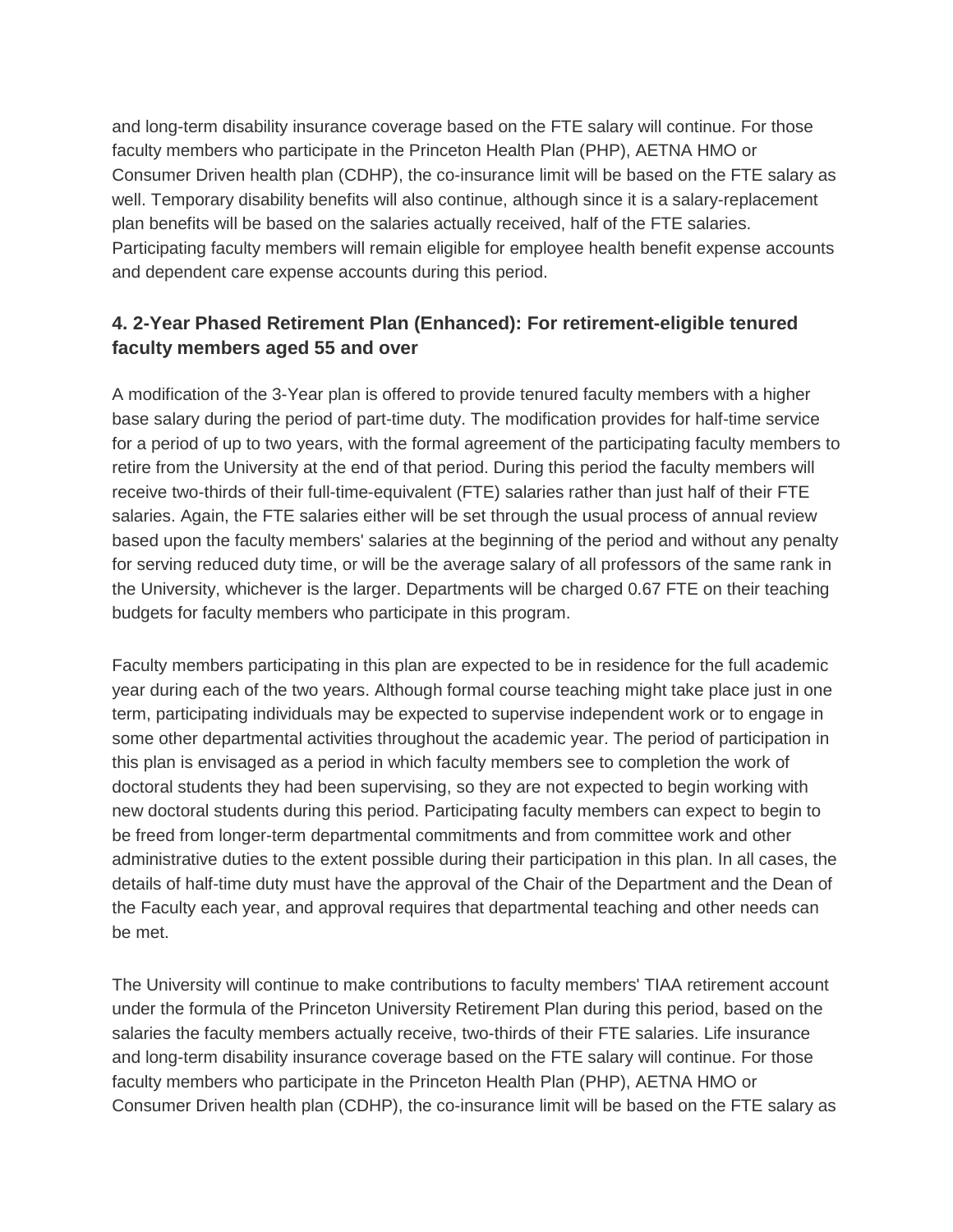well. Temporary disability benefits will also continue, although since it is a salary-replacement plan benefits will be based on the salaries actually received, two-thirds of the FTE salaries. Participating faculty members will remain eligible for employee health benefit expense accounts and dependent care expense accounts during this period. Participating faculty members will remain eligible for employee health benefit expense accounts and dependent care expense accounts during this period.

### **5. Leaves**

Faculty on phased retirement plans are eligible for sabbatical leaves per the leave policy [\(http://dof.princeton.edu/policies-procedure/policies/leaves-scholarship\)](http://dof.princeton.edu/policies-procedure/policies/leaves-scholarship). As stated in the policy, tenured faculty need to have five consecutive semesters of active full time service to earn one semester of sabbatical leave. For faculty on phased retirement, one or two semester(s) of accrued leave may be taken in lieu of teaching semesters. Faculty can continue to accrue additional semesters of service towards a leave only if they teach full time in consecutive semesters. Faculty who think they may be eligible for leave during phased retirement should discuss the question with the Office of the Dean of the Faculty and with their department chair.

## **III. POST-RETIREMENT**

## **1. Office Space**

Faculty members are expected to relinquish their office and laboratory space upon their retirement date. Arrangements for office space following retirement vary tremendously by department. The University has a very limited stock of space outside of the respective departments to accommodate retired faculty needs. Retiring faculty members should discuss the need for office space with their department chair (and Dean of the Faculty) as soon as they have made their retirement decision.

## **2. Research Funds**

**Unexpended research funds:** These funds may be eligible to be rolled forward for use after your retirement. Please consult with your department chair and the Office of the Dean of the Faculty.

#### **3. Appointment to the Research Staff as Senior Scholar**

Emeritus Princeton faculty members may be appointed as Senior Scholar if they serve as principal investigators on sponsored research projects and/or maintain active research programs at the University. Senior (by discipline) normally have no specific responsibilities in teaching or research but are encouraged to participate in department, center and/or institute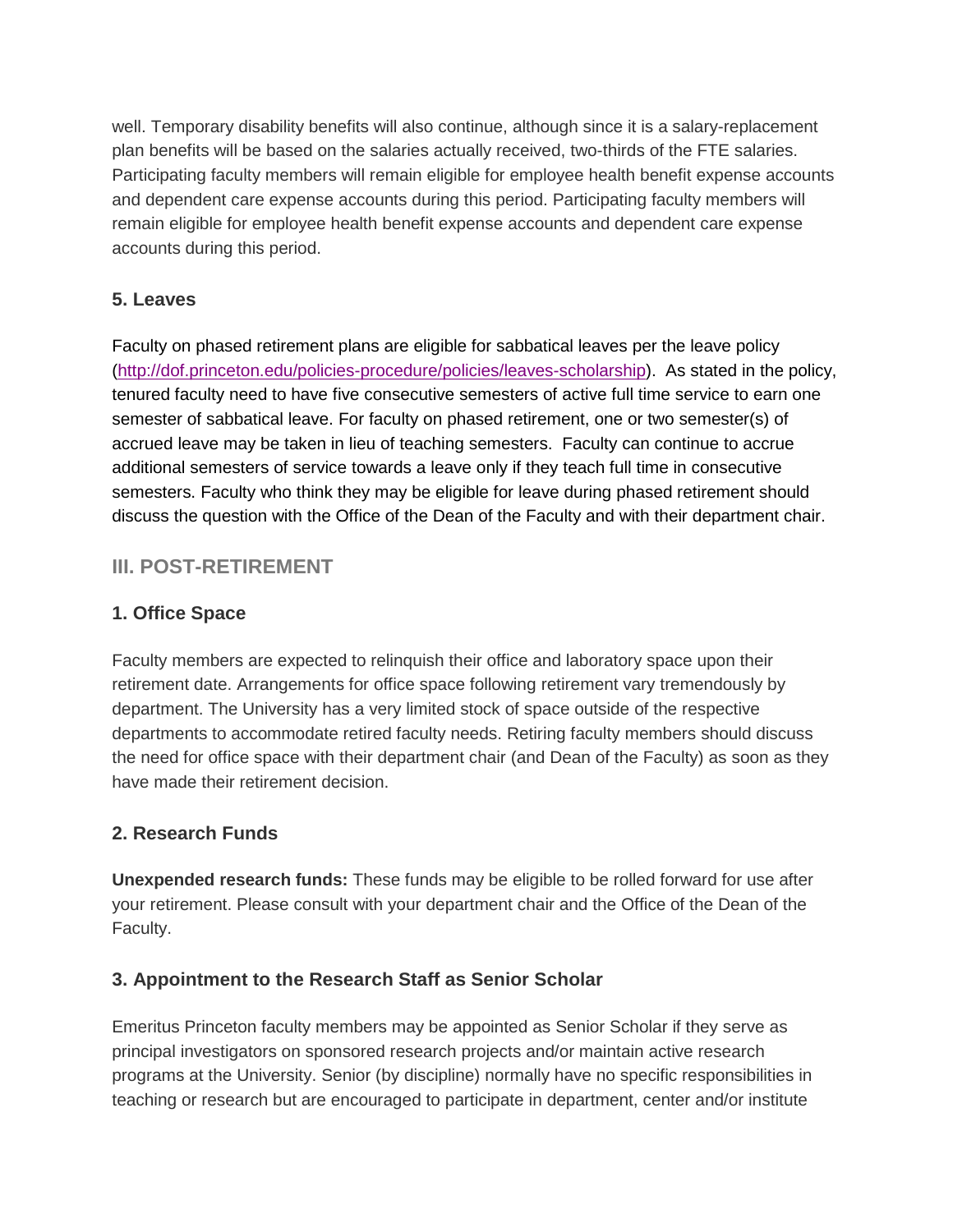programs and to interact with faculty members, researchers, and students in informal settings. They ordinarily do not receive salaries from the University. However, on those occasions when a Senior (by discipline) is asked to provide a specific service to the University arrangements must be made in advance, through the Office of the Dean of the Faculty, to compensate him/her appropriately. Such compensation will normally be provided through a research project grant (when the service involves participation in a sponsored research project). Senior (by discipline) are not eligible for stipend payments from the University. Appointments/reappointments to the rank of Senior (by discipline) are normally for renewable one year terms. The appointments of emeritus Princeton University faculty may be renewed annually by the Dean of the Faculty on the recommendation of the sponsoring department. When initially appointed, the 12 month FTE salary will be the 12 month equivalent of the faculty member's final academic year salary plus 2.5 summer 9ths of salary, corresponding to 1.278 times the academic year salary. Annual salary increases will be awarded through the regular merit process.

## **4. Appointment to the Faculty as Lecturer with the rank of Professor**

Emeritus Princeton faculty members may be appointed to teach on a part-time course-bycourse basis, upon recommendation by the Chair and with the approval of the Board of Trustees for each appointment. Post-retirement teaching duties normally amount to at most a single course during any academic year. Post-retirement teaching is limited to an overall cumulative total of three courses during retirement. These teaching appointments carry the additional title of Lecturer with the rank of Professor, and are paid at the Visiting Professor rate.

## **IV. BENEFITS**

Princeton University provides a wide variety of retiree benefits to faculty members upon their retirement from Princeton. To guide you through this important stage in your life and career, members of the Human Resources Benefits Team are available to assist you and can be reached at (609) 258-3302 or by sending an email to [benefits@princeton.edu.](mailto:benefits@princeton.edu) The following paragraphs provide a brief summary of some of the major benefits but is not intended to replace a meeting with the Benefits Team.

#### **1. Health Insurance**

If you are enrolled in a medical plan as an active employee your coverage ends on your retirement date. Under COBRA, a federal law, you and/or your enrolled dependents may continue to participate in this plan for up to 18 months. However, you will be required to pay the full cost of the plan plus a 2% administrative fee. You will receive further information from Pay Flex.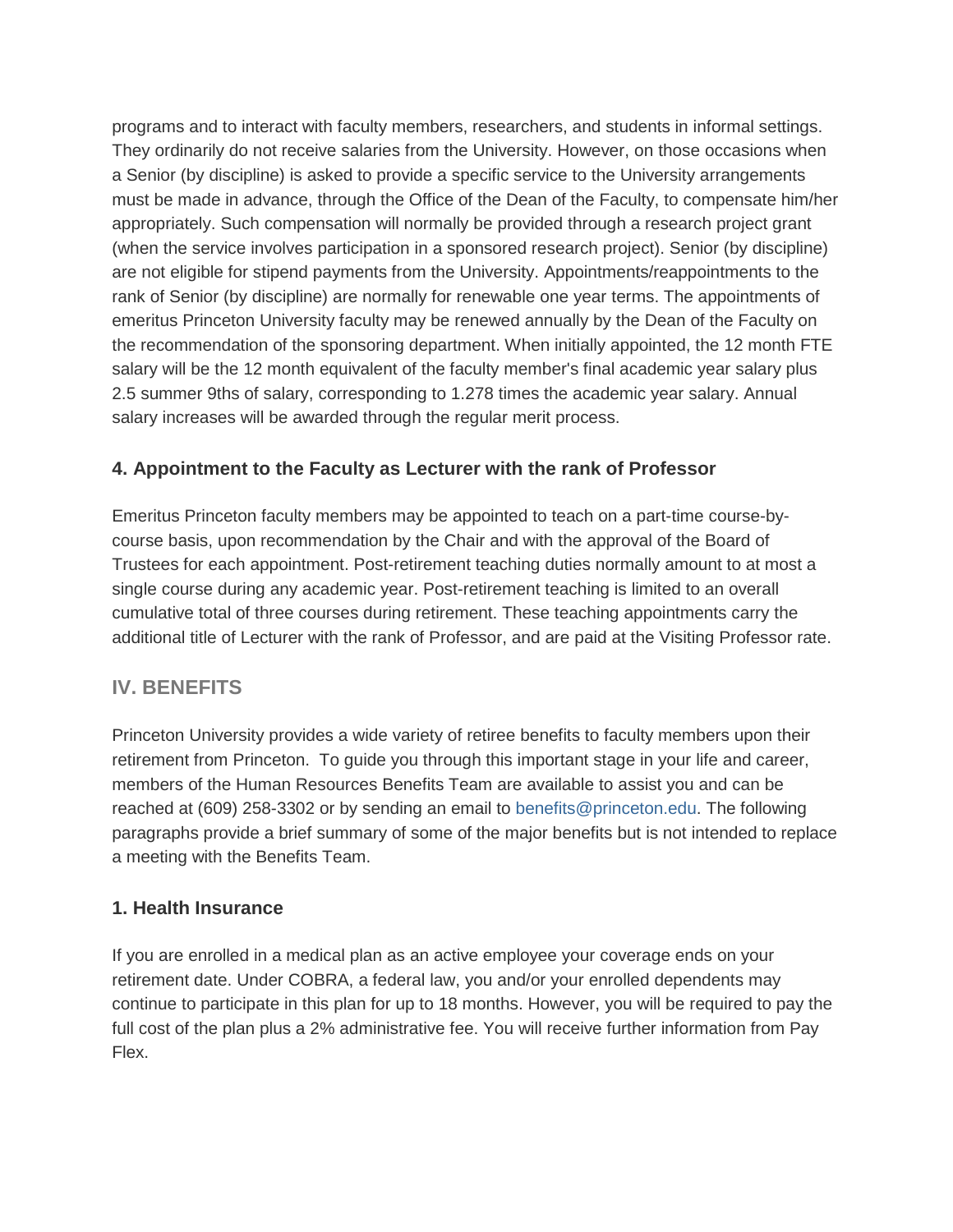If you are under age 65 at the time you retire, and you meet the eligibility requirements, you may elect to participate in a retiree health care plan for yourself and your eligible dependents. The plans offered are the same as those offered to active employees. To elect coverage, you must complete the "Princeton Healthcare Election form" by the last business day of the month in which you are employed by the University. No dependents may be added to your coverage after your retirement date. Upon attainment of age 65, your health care coverage will be provided under the Princeton Medicare Plan.

If you are age 65 or older at the time that you retire, and you meet the eligibility requirements, your health care coverage will be provided under the Princeton Medicare Plan. To enroll, you must complete the "Princeton Healthcare Election form" by the 15<sup>th</sup> of the last month in which you are employed by the University (15 days before your retirement). No dependents may be added to your coverage after your retirement date.

Also, upon attainment of age 65, Medicare becomes your primary medical insurance plan and the Princeton Medicare Plan will provide secondary coverage. The Princeton Medicare Plan assumes, and pays as if you are enrolled in both Parts A & B of Medicare. Three months prior to age 65, you and/or your spouse may enroll in Medicare, Parts A & B. For information on Medicare, contact the Social Security Administration at 1-800-772-1213.

For more detailed information about the retiree health benefits, including retiree vision benefits, you may wish to visit: [http://www.princeton.edu/hr/benefits/retiree/.](http://www.princeton.edu/hr/benefits/retiree)

## **2. TIAA Retirement Account**

Faculty members who are between the ages of 55 and 69½ may begin to draw down the interest on the total accumulations invested in their TIAA contracts through the TIAA Interest Payment Retirement Option (IPRO). Those faculty members who are on active service and are drawing down their TIAA account continue to receive University contributions to these accounts based upon the University retirement plan. Both salary and annuity payments are considered as taxable income. Please note, the Interest Payment Retirement Option (IPRO) is not available through Vanguard. Faculty members who are planning to retire should consult the Office of Human Resources for more detailed information about the procedures and about their own retirement accounts. For more information about their own accounts and for projections of their retirement income, faculty members may visit the TIAA website [http://www.tiaa.org/\)](http://www.tiaa.org/), call the TIAA Telephone Counseling Information Center directly (800-842-2776). If faculty members would like to meet a TIAA consultant on the campus, they can also call the TIAA Princeton Office (800-842-8412) to set up an individual appointment.

#### **3. University Mortgages**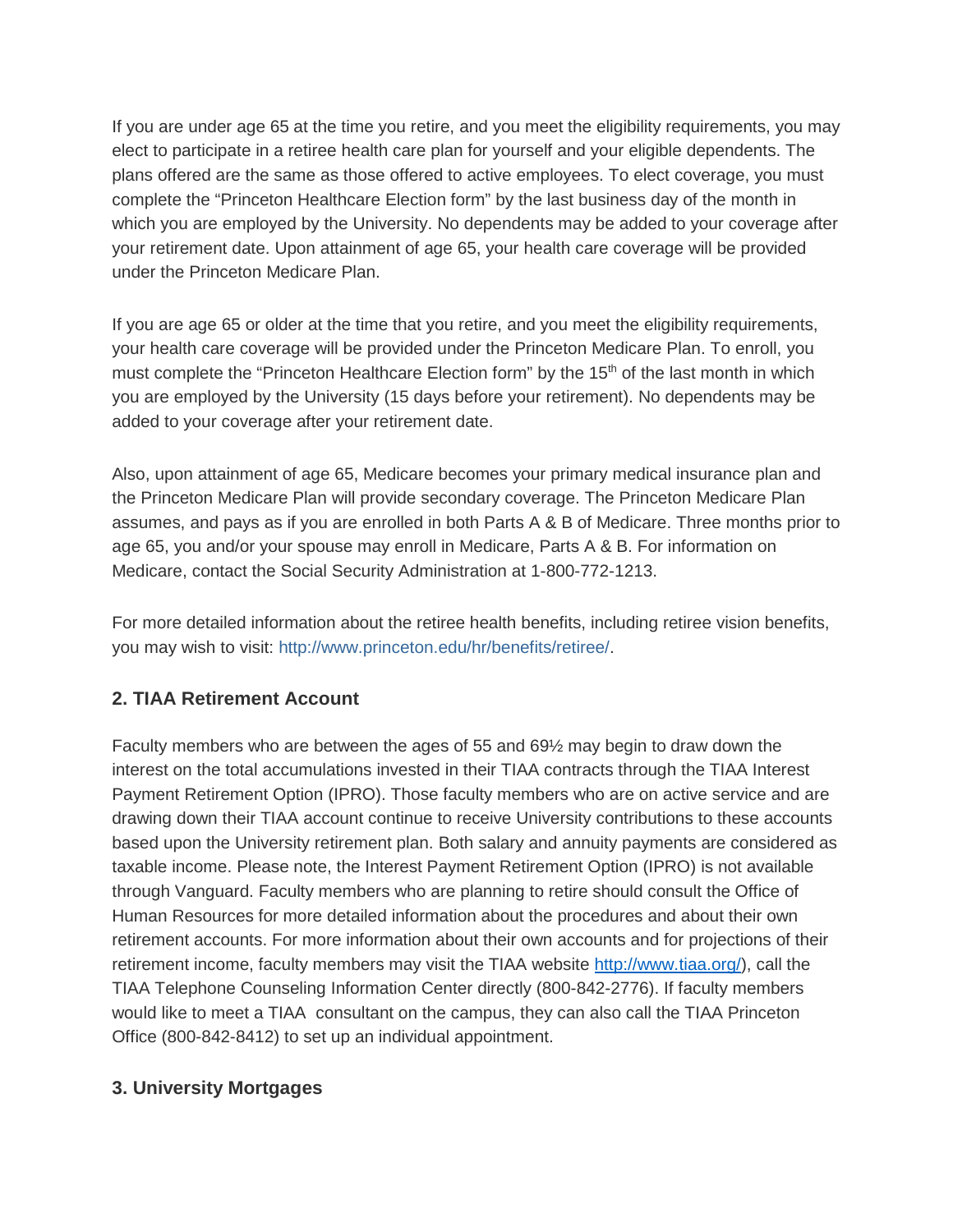University mortgages and the tenancy-in-common (co-ownership) program continue for those faculty members holding mortgages at the time of their retirement, so long as the mortgaged property remains the primary residence. After retirement, mortgage payments are made by direct payments rather than by salary deduction. New mortgages are not granted to retired faculty members.

Please refer to the Human Resources website, ["Benefits Upon your Retirement"](http://www.princeton.edu/hr/benefits/retiree) for a complete listing of University benefits upon retirement. The University reserves the right to change these benefits as necessary.

#### **V. SUMMARY**

The following chart summarize the retirement options discussed here. Note that these programs are subject to review and change, so this description should not be viewed as an unchanging commitment or contract. Faculty members who have any questions about these plans or related issues are invited to discuss them with the Dean of the Faculty.

#### **Table: Comparison of Retirement Options**

| Plan                                  | <b>Incentive Plan</b><br>(offered 7/1/2010<br>and forward)                                                           | <b>Incentive Plan--</b><br><b>Teach Full-time</b><br>until 70 (offered<br>$7/1/2010$ and<br>forward)                                                                                                                                                                                                                 | Basic (3-<br><b>Year) Phased</b><br><b>Retirement Plan</b><br>(ongoing) | <b>Enhanced (2-</b><br><b>Year) Phased</b><br><b>Retirement Plan</b><br>(ongoing) | <b>General Retirement</b><br>Plan                                                                                                                                                                                  |
|---------------------------------------|----------------------------------------------------------------------------------------------------------------------|----------------------------------------------------------------------------------------------------------------------------------------------------------------------------------------------------------------------------------------------------------------------------------------------------------------------|-------------------------------------------------------------------------|-----------------------------------------------------------------------------------|--------------------------------------------------------------------------------------------------------------------------------------------------------------------------------------------------------------------|
| Who is eligible?                      | Retirement-eligible<br>tenured faculty<br>members from the<br>time they turn<br>65 until they turn 70.               | Retirement-eligible<br>tenured faculty<br>members from the<br>time they turn<br>65 until the day<br>before they turn<br>67.                                                                                                                                                                                          | Retirement-eligible<br>tenured faculty<br>members.                      | Retirement-eligible<br>tenured faculty<br>members.                                | Retirement-eligible<br>tenured faculty<br>members.                                                                                                                                                                 |
| <b>Retirement</b><br><b>Incentive</b> | Incentive of up to 1.5<br>x AY salary (their<br>salary or average<br>whichever is higher),<br>payable after signing. | Incentive of 1.0 x<br>AY salary (their<br>salary or average<br>whichever is<br>higher), payable<br>after signing. Must<br>sign a retirement<br>agreement before<br>he or she turns 67<br>which commits<br>them to transfer to<br>emeritus status at<br>a mutually agreed<br>retirement date no<br>later than the end | None.                                                                   | 0.17 FTE salary for up<br>to 2 years.                                             | The faculty member<br>simply retires at the<br>end of the term<br>agreed to with the<br>department chair<br>and the DoF.<br>See special feature<br>for description of<br>incentive for<br>advance<br>notification. |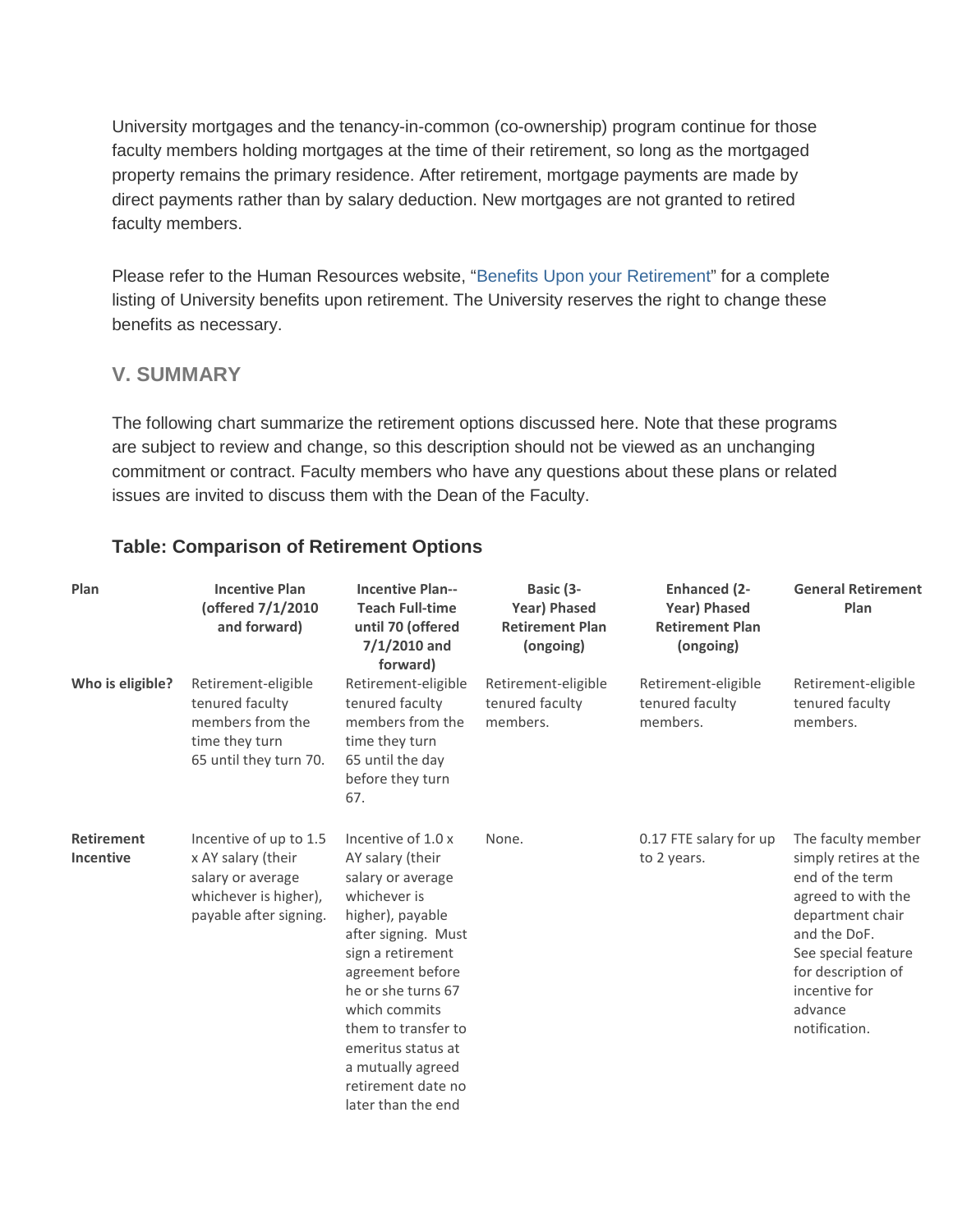|                                         |                                                                                                                                                                                                                               | of the academic<br>year in which he or<br>she turns 70. May<br>retire early if later<br>decide.                                                                                                                          |                                                                                                                                                                                                                   |                                                                                                                                                                                                                     |                                                                                                                                                                                                                                                                 |
|-----------------------------------------|-------------------------------------------------------------------------------------------------------------------------------------------------------------------------------------------------------------------------------|--------------------------------------------------------------------------------------------------------------------------------------------------------------------------------------------------------------------------|-------------------------------------------------------------------------------------------------------------------------------------------------------------------------------------------------------------------|---------------------------------------------------------------------------------------------------------------------------------------------------------------------------------------------------------------------|-----------------------------------------------------------------------------------------------------------------------------------------------------------------------------------------------------------------------------------------------------------------|
| <b>Phased</b><br><b>Teaching Period</b> | Allows faculty<br>members to continue<br>teaching on a 1/2 time<br>basis for 1/2 pay for up<br>to 3 years (6 terms),<br>if they so choose.                                                                                    | Teach full-time                                                                                                                                                                                                          | UP TO 3 YEARS.<br>Participation requires<br>a commitment to<br>retire by the end of<br>the period.                                                                                                                | UP TO 2 YEARS.<br>Participation requires<br>a commitment to<br>retire by the end of<br>the period.                                                                                                                  | N/A                                                                                                                                                                                                                                                             |
| <b>Salary</b>                           | 50% if choose phased<br>teaching. FTE salary<br>is either as set in the<br>normal way through<br>the annual review<br>process, or is equal<br>to the University<br>average salary at the<br>rank, whichever is<br>the larger. | Their AY salary set<br>in the normal way<br>through the salary<br>review process                                                                                                                                         | 50% of FTE salary.<br>FTE salary is either as<br>set in the normal way<br>through the annual<br>review process, or is<br>equal to the<br>University average<br>salary at the rank,<br>whichever is the<br>larger. | 67% of FTE<br>salary. FTE salary is<br>either as set in the<br>normal way through<br>the annual review<br>process, or is equal<br>to the University<br>average salary at the<br>rank, whichever is<br>the larger.   | Faculty member's<br>FTE salary                                                                                                                                                                                                                                  |
| <b>Department</b><br><b>FTE Charge</b>  | 0.50 FTE                                                                                                                                                                                                                      | 1.0 FTE                                                                                                                                                                                                                  | 0.50 FTE                                                                                                                                                                                                          | 0.67 FTE                                                                                                                                                                                                            | N/A                                                                                                                                                                                                                                                             |
| Duty-time                               | 50%: Participants<br>may be away from<br>campus for one<br>semester each year,<br>and may teach at<br>another institution<br>during a semester<br>away from campus.                                                           | 100%                                                                                                                                                                                                                     | 50%: Participants<br>may be away from<br>campus for one<br>semester each year,<br>and may teach at<br>another institution<br>during a semester<br>away from campus.                                               | 50%: Participants<br>must be on campus<br>for the full year;<br>teaching duties may<br>be in one semester<br>only, but other duties<br>extend throughout<br>the year.                                               | 100%                                                                                                                                                                                                                                                            |
| <b>Special features</b>                 | 1/2 time salary if opt<br>to teach half-time for<br>designated period is<br>set at either half the<br>faculty member's<br>salary or half the<br>average of all full<br>professors salary,<br>whichever is higher.             | 1/2 time salary if<br>opt to teach half-<br>time for<br>designated period<br>is set at either half<br>the faculty<br>member's salary or<br>half the average of<br>all full professors<br>salary, whichever is<br>higher. | 1/2 time salary if opt<br>to teach half-time for<br>designated period is<br>set at either half the<br>faculty member's<br>salary or half the<br>average of all full<br>professors salary,<br>whichever is higher. | $1/2$ time salary if opt<br>to teach half-time for<br>designated period is<br>set at either half the<br>faculty member's<br>salary or half the<br>average of all full<br>professors salary,<br>whichever is higher. | There is a small<br>incentive to<br>encourage a year's<br>notice. If the<br>faculty member<br>commits before July<br>1 of any year to<br>retire from the<br>University on July 1<br>of the following<br>year they will<br>receive from the<br>University on the |

date of their retirement a cash grant (which is additional taxable income) equal to